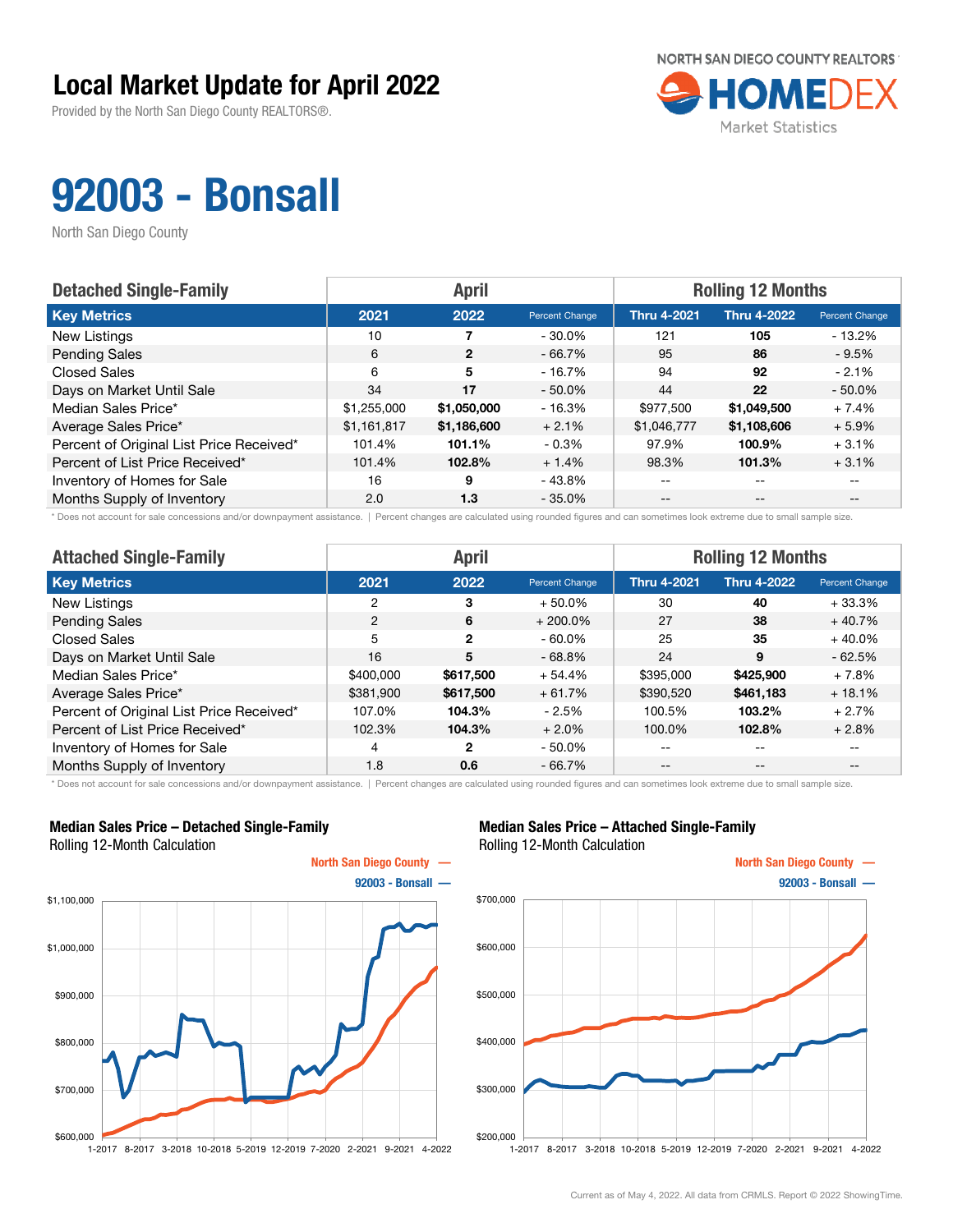Provided by the North San Diego County REALTORS®.



# 92025 - Escondido

North San Diego County

| <b>Detached Single-Family</b>            |           | <b>April</b> |                | <b>Rolling 12 Months</b> |                    |                       |  |
|------------------------------------------|-----------|--------------|----------------|--------------------------|--------------------|-----------------------|--|
| <b>Key Metrics</b>                       | 2021      | 2022         | Percent Change | <b>Thru 4-2021</b>       | <b>Thru 4-2022</b> | <b>Percent Change</b> |  |
| New Listings                             | 44        | 30           | $-31.8%$       | 393                      | 410                | $+4.3%$               |  |
| <b>Pending Sales</b>                     | 32        | 25           | $-21.9%$       | 347                      | 356                | $+2.6%$               |  |
| <b>Closed Sales</b>                      | 17        | 26           | $+52.9%$       | 334                      | 366                | $+9.6%$               |  |
| Days on Market Until Sale                | 7         | 8            | $+14.3%$       | 19                       | 12                 | $-36.8%$              |  |
| Median Sales Price*                      | \$832,800 | \$979.750    | $+17.6%$       | \$673,000                | \$835,000          | $+24.1%$              |  |
| Average Sales Price*                     | \$855,156 | \$1,172,712  | $+37.1%$       | \$731,894                | \$947,898          | $+29.5%$              |  |
| Percent of Original List Price Received* | 106.2%    | 108.4%       | $+2.1%$        | 100.7%                   | 104.6%             | $+3.9%$               |  |
| Percent of List Price Received*          | 106.3%    | 107.1%       | $+0.8%$        | 101.0%                   | 104.1%             | $+3.1%$               |  |
| Inventory of Homes for Sale              | 45        | 27           | $-40.0\%$      | --                       | $\qquad \qquad -$  |                       |  |
| Months Supply of Inventory               | 1.6       | 0.9          | $-43.8%$       | $- -$                    | $\qquad \qquad -$  |                       |  |

\* Does not account for sale concessions and/or downpayment assistance. | Percent changes are calculated using rounded figures and can sometimes look extreme due to small sample size.

| <b>Attached Single-Family</b>            |                | <b>April</b> |                | <b>Rolling 12 Months</b> |                    |                |  |
|------------------------------------------|----------------|--------------|----------------|--------------------------|--------------------|----------------|--|
| <b>Key Metrics</b>                       | 2021           | 2022         | Percent Change | <b>Thru 4-2021</b>       | <b>Thru 4-2022</b> | Percent Change |  |
| New Listings                             | 11             | 10           | $-9.1\%$       | 100                      | 147                | $+47.0%$       |  |
| <b>Pending Sales</b>                     | 10             | 10           | $0.0\%$        | 96                       | 132                | $+37.5%$       |  |
| <b>Closed Sales</b>                      | 6              | 6            | $0.0\%$        | 92                       | 134                | $+45.7%$       |  |
| Days on Market Until Sale                | $\overline{4}$ | 5            | $+25.0%$       | 21                       | 10                 | $-52.4%$       |  |
| Median Sales Price*                      | \$442,550      | \$472,500    | $+6.8%$        | \$372,000                | \$424,000          | $+14.0%$       |  |
| Average Sales Price*                     | \$433,000      | \$455,000    | $+5.1%$        | \$388,307                | \$453,851          | $+16.9%$       |  |
| Percent of Original List Price Received* | 105.2%         | 108.3%       | $+2.9%$        | 99.5%                    | 104.4%             | $+4.9%$        |  |
| Percent of List Price Received*          | 105.2%         | 106.0%       | $+0.8%$        | 100.2%                   | 104.1%             | $+3.9%$        |  |
| Inventory of Homes for Sale              | 6              | 5            | $-16.7%$       | --                       | $\qquad \qquad -$  | $- -$          |  |
| Months Supply of Inventory               | 0.8            | 0.5          | $-37.5%$       | $- -$                    | $\qquad \qquad -$  | $- -$          |  |

\* Does not account for sale concessions and/or downpayment assistance. | Percent changes are calculated using rounded figures and can sometimes look extreme due to small sample size.

#### Median Sales Price – Detached Single-Family Rolling 12-Month Calculation



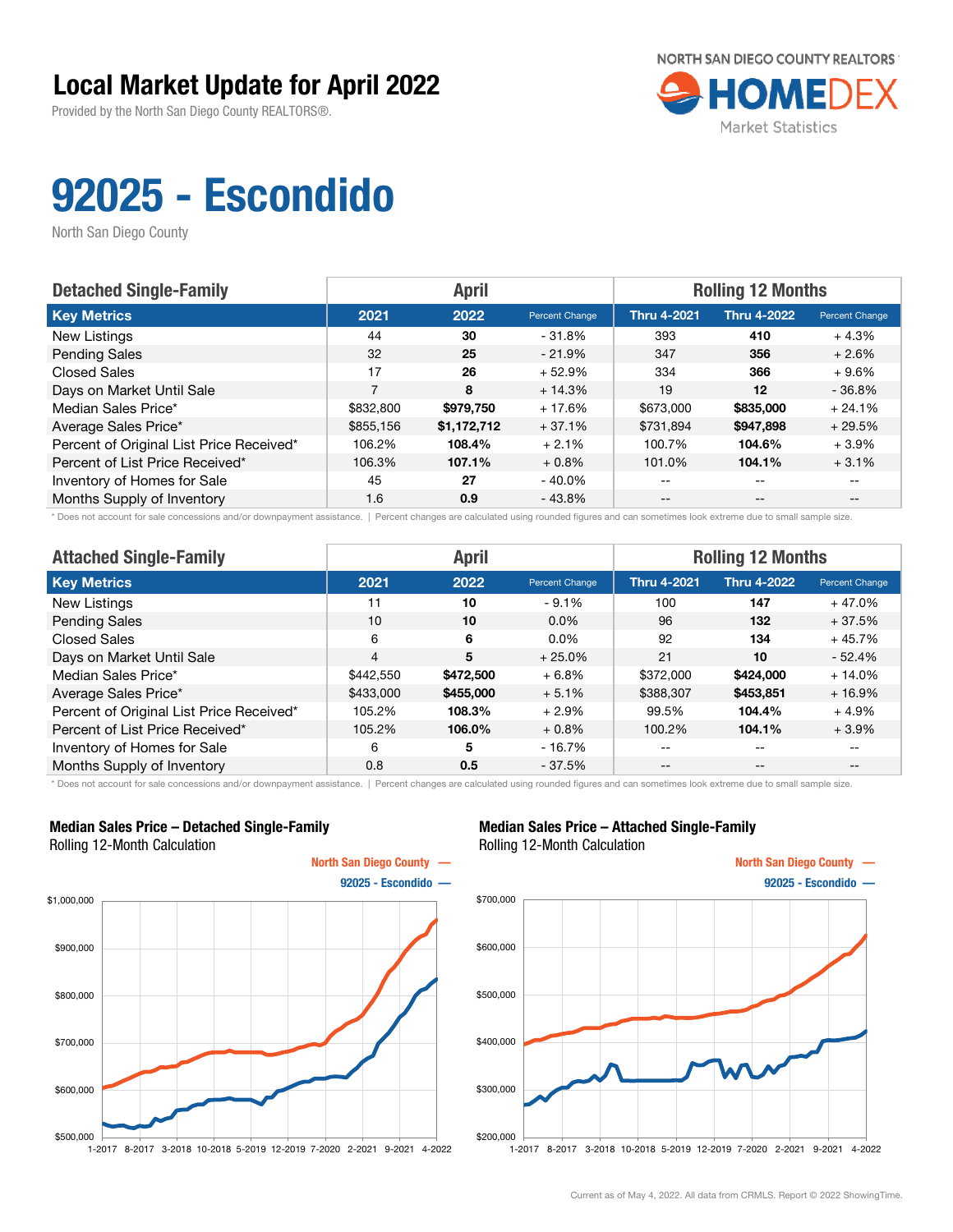Provided by the North San Diego County REALTORS®.



# 92026 - Escondido

North San Diego County

| <b>Detached Single-Family</b>            |           | <b>April</b> |                | <b>Rolling 12 Months</b> |                          |                       |  |
|------------------------------------------|-----------|--------------|----------------|--------------------------|--------------------------|-----------------------|--|
| <b>Key Metrics</b>                       | 2021      | 2022         | Percent Change | <b>Thru 4-2021</b>       | <b>Thru 4-2022</b>       | <b>Percent Change</b> |  |
| New Listings                             | 55        | 61           | $+10.9%$       | 728                      | 693                      | $-4.8%$               |  |
| <b>Pending Sales</b>                     | 45        | 46           | $+2.2%$        | 664                      | 627                      | $-5.6%$               |  |
| <b>Closed Sales</b>                      | 55        | 53           | $-3.6\%$       | 642                      | 641                      | $-0.2\%$              |  |
| Days on Market Until Sale                | 12        | 11           | $-8.3%$        | 23                       | 17                       | $-26.1%$              |  |
| Median Sales Price*                      | \$690,000 | \$815,000    | $+18.1%$       | \$624,698                | \$751,018                | $+20.2%$              |  |
| Average Sales Price*                     | \$726,975 | \$816,825    | $+12.4%$       | \$642,478                | \$797,676                | $+24.2%$              |  |
| Percent of Original List Price Received* | 104.6%    | 104.7%       | $+0.1%$        | 100.6%                   | 102.9%                   | $+2.3%$               |  |
| Percent of List Price Received*          | 102.6%    | 103.0%       | $+0.4%$        | 100.4%                   | 102.7%                   | $+2.3%$               |  |
| Inventory of Homes for Sale              | 73        | 54           | $-26.0\%$      | $- -$                    | $\overline{\phantom{m}}$ |                       |  |
| Months Supply of Inventory               | 1.3       | 1.0          | $-23.1%$       | $- -$                    | $- -$                    |                       |  |

\* Does not account for sale concessions and/or downpayment assistance. | Percent changes are calculated using rounded figures and can sometimes look extreme due to small sample size.

| <b>Attached Single-Family</b>            |           | <b>April</b> |                | <b>Rolling 12 Months</b> |                    |                |  |
|------------------------------------------|-----------|--------------|----------------|--------------------------|--------------------|----------------|--|
| <b>Key Metrics</b>                       | 2021      | 2022         | Percent Change | <b>Thru 4-2021</b>       | <b>Thru 4-2022</b> | Percent Change |  |
| New Listings                             | 14        | 20           | $+42.9%$       | 162                      | 162                | $0.0\%$        |  |
| <b>Pending Sales</b>                     | 9         | 16           | $+77.8%$       | 150                      | 149                | $-0.7\%$       |  |
| Closed Sales                             | 18        | 15           | $-16.7%$       | 142                      | 150                | $+5.6%$        |  |
| Days on Market Until Sale                | 15        | 10           | $-33.3%$       | 15                       | 9                  | $-40.0%$       |  |
| Median Sales Price*                      | \$447.500 | \$474,900    | $+6.1%$        | \$410,000                | \$467,500          | $+14.0%$       |  |
| Average Sales Price*                     | \$472,599 | \$501,127    | $+6.0%$        | \$407,862                | \$474,961          | $+16.5%$       |  |
| Percent of Original List Price Received* | 102.7%    | 109.9%       | $+7.0%$        | 100.6%                   | 105.1%             | $+4.5%$        |  |
| Percent of List Price Received*          | 102.1%    | 107.9%       | $+5.7%$        | 100.9%                   | 104.4%             | $+3.5%$        |  |
| Inventory of Homes for Sale              | 9         | 12           | $+33.3%$       | --                       | $- -$              | $- -$          |  |
| Months Supply of Inventory               | 0.7       | 1.0          | $+42.9%$       | --                       | $- -$              | $- -$          |  |

\* Does not account for sale concessions and/or downpayment assistance. | Percent changes are calculated using rounded figures and can sometimes look extreme due to small sample size.

#### Median Sales Price – Detached Single-Family Rolling 12-Month Calculation



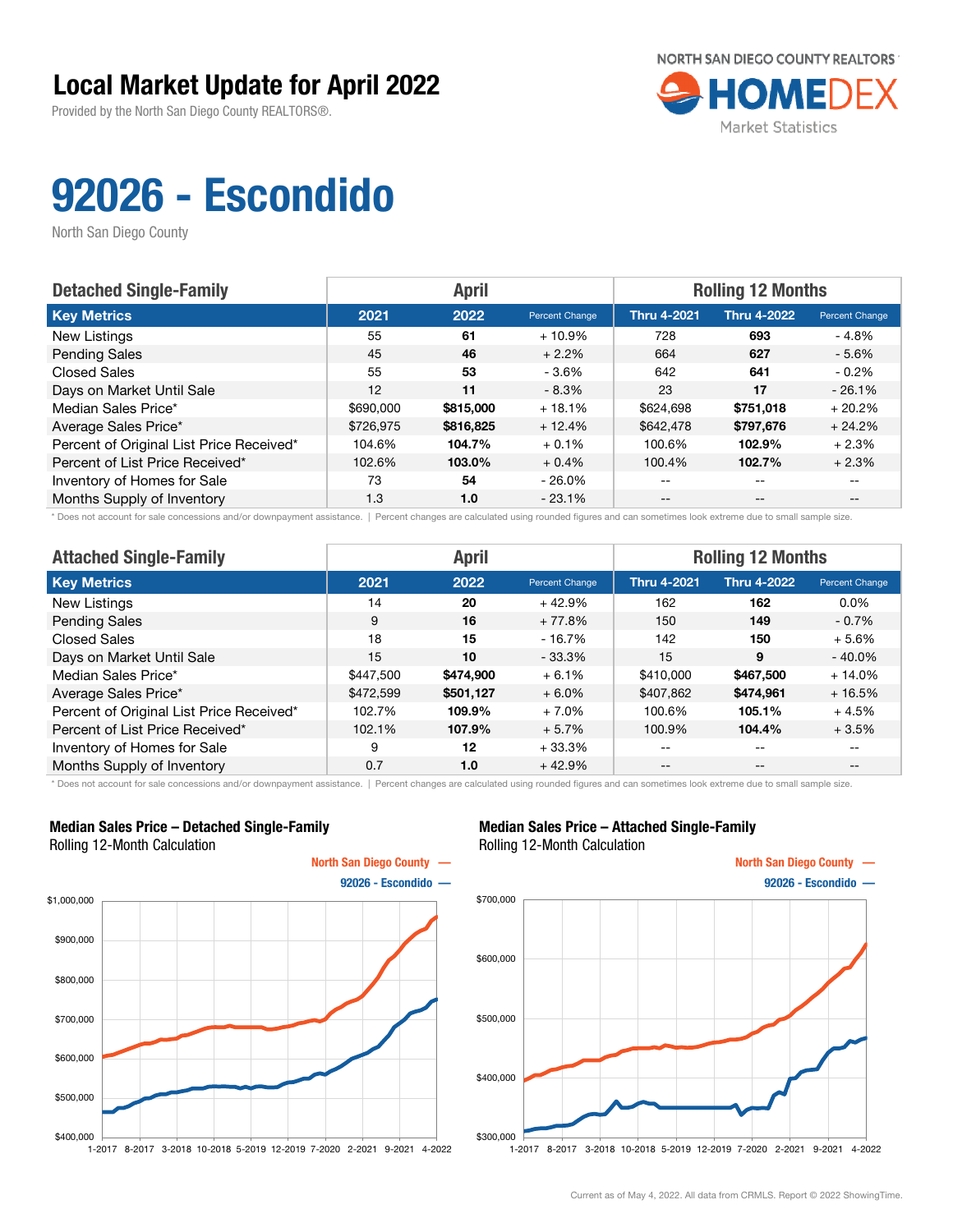Provided by the North San Diego County REALTORS®.



# 92027 - Escondido

North San Diego County

| <b>Detached Single-Family</b>            |           | <b>April</b> |                | <b>Rolling 12 Months</b> |                    |                       |  |
|------------------------------------------|-----------|--------------|----------------|--------------------------|--------------------|-----------------------|--|
| <b>Key Metrics</b>                       | 2021      | 2022         | Percent Change | <b>Thru 4-2021</b>       | <b>Thru 4-2022</b> | <b>Percent Change</b> |  |
| New Listings                             | 79        | 53           | $-32.9\%$      | 621                      | 618                | $-0.5\%$              |  |
| <b>Pending Sales</b>                     | 63        | 35           | $-44.4%$       | 578                      | 534                | - 7.6%                |  |
| <b>Closed Sales</b>                      | 63        | 45           | $-28.6%$       | 534                      | 565                | $+5.8%$               |  |
| Days on Market Until Sale                | 9         | 12           | $+33.3%$       | 17                       | 13                 | $-23.5%$              |  |
| Median Sales Price*                      | \$667,000 | \$765,000    | $+14.7%$       | \$595,000                | \$725,000          | $+21.8%$              |  |
| Average Sales Price*                     | \$689,103 | \$820,163    | $+19.0\%$      | \$628,654                | \$770.286          | $+22.5%$              |  |
| Percent of Original List Price Received* | 104.3%    | 107.1%       | $+2.7%$        | 101.3%                   | 104.0%             | $+2.7%$               |  |
| Percent of List Price Received*          | 103.4%    | 106.1%       | $+2.6%$        | 101.1%                   | 103.6%             | $+2.5%$               |  |
| Inventory of Homes for Sale              | 57        | 38           | $-33.3%$       | --                       | --                 |                       |  |
| Months Supply of Inventory               | 1.2       | 0.9          | $-25.0%$       | $- -$                    | $- -$              | $- -$                 |  |

\* Does not account for sale concessions and/or downpayment assistance. | Percent changes are calculated using rounded figures and can sometimes look extreme due to small sample size.

| <b>Attached Single-Family</b>            |           | <b>April</b> |                | <b>Rolling 12 Months</b> |                    |                |  |
|------------------------------------------|-----------|--------------|----------------|--------------------------|--------------------|----------------|--|
| <b>Key Metrics</b>                       | 2021      | 2022         | Percent Change | <b>Thru 4-2021</b>       | <b>Thru 4-2022</b> | Percent Change |  |
| New Listings                             | 11        | 16           | $+45.5%$       | 126                      | 140                | $+11.1%$       |  |
| <b>Pending Sales</b>                     | 6         | 11           | $+83.3%$       | 106                      | 124                | $+17.0%$       |  |
| Closed Sales                             | 9         | 8            | $-11.1%$       | 111                      | 117                | $+5.4%$        |  |
| Days on Market Until Sale                | 21        | 5            | $-76.2\%$      | 21                       | 8                  | $-61.9%$       |  |
| Median Sales Price*                      | \$305,000 | \$512,500    | $+68.0%$       | \$305,000                | \$379,500          | $+24.4%$       |  |
| Average Sales Price*                     | \$376,833 | \$508,400    | $+34.9%$       | \$323,007                | \$414.703          | $+28.4%$       |  |
| Percent of Original List Price Received* | 100.7%    | 104.5%       | $+3.8%$        | 100.0%                   | 103.7%             | $+3.7%$        |  |
| Percent of List Price Received*          | 101.5%    | 104.5%       | $+3.0%$        | 100.4%                   | 102.9%             | $+2.5%$        |  |
| Inventory of Homes for Sale              | 13        | 8            | - 38.5%        | --                       | $\qquad \qquad -$  | $- -$          |  |
| Months Supply of Inventory               | 1.5       | 0.8          | $-46.7%$       | --                       | $\qquad \qquad -$  | --             |  |

\* Does not account for sale concessions and/or downpayment assistance. | Percent changes are calculated using rounded figures and can sometimes look extreme due to small sample size.

#### Median Sales Price – Detached Single-Family Rolling 12-Month Calculation



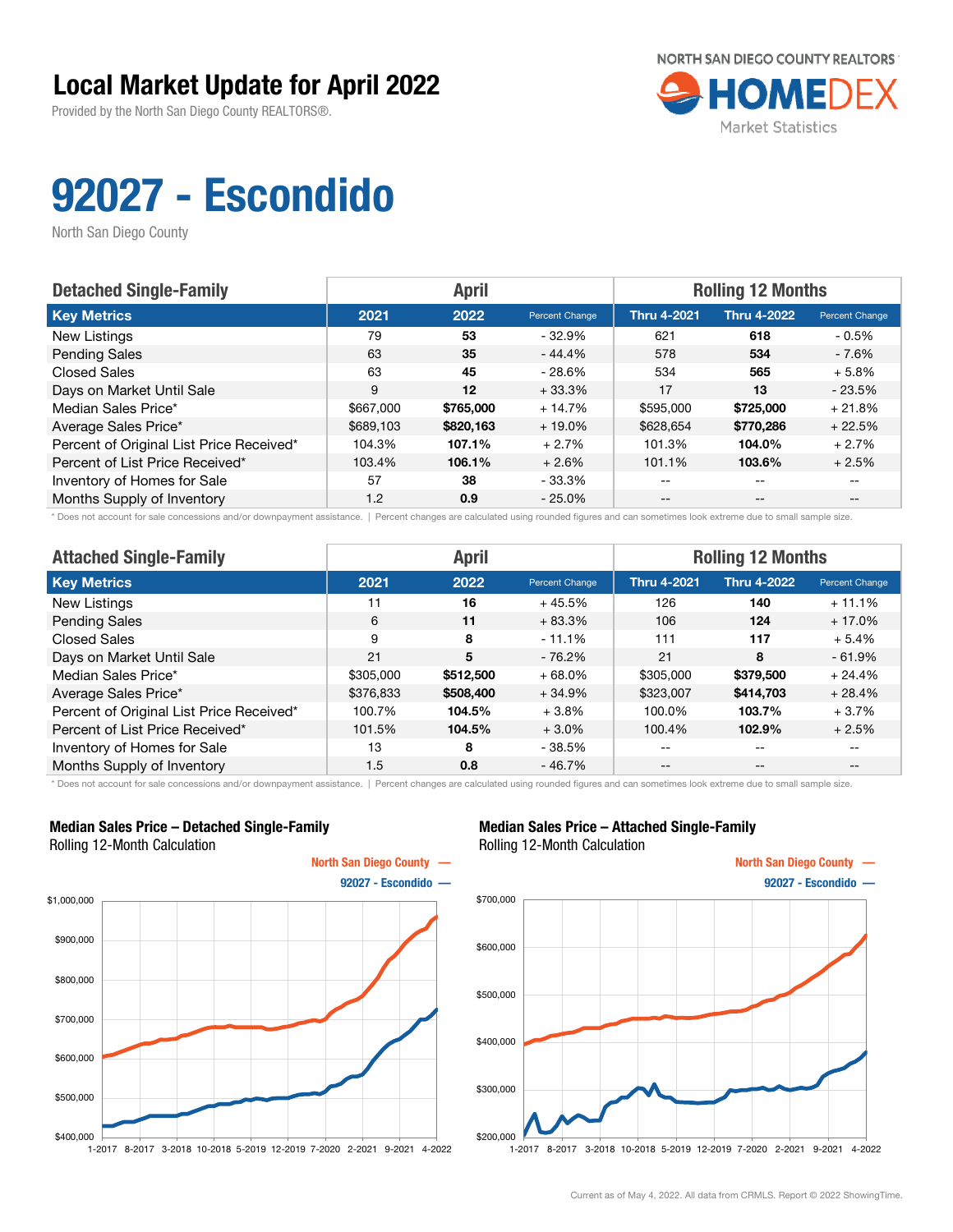Provided by the North San Diego County REALTORS®.



# 92028 - Fallbrook

North San Diego County

| <b>Detached Single-Family</b>            |           | <b>April</b> |                | <b>Rolling 12 Months</b> |                    |                       |  |
|------------------------------------------|-----------|--------------|----------------|--------------------------|--------------------|-----------------------|--|
| <b>Key Metrics</b>                       | 2021      | 2022         | Percent Change | <b>Thru 4-2021</b>       | <b>Thru 4-2022</b> | <b>Percent Change</b> |  |
| New Listings                             | 98        | 83           | - 15.3%        | 1.092                    | 1,022              | $-6.4%$               |  |
| <b>Pending Sales</b>                     | 70        | 70           | $0.0\%$        | 1.000                    | 908                | $-9.2\%$              |  |
| <b>Closed Sales</b>                      | 93        | 76           | - 18.3%        | 978                      | 916                | $-6.3%$               |  |
| Days on Market Until Sale                | 19        | 16           | $-15.8\%$      | 29                       | 20                 | $-31.0%$              |  |
| Median Sales Price*                      | \$738,999 | \$877,000    | $+18.7%$       | \$655,000                | \$775,000          | $+18.3%$              |  |
| Average Sales Price*                     | \$840.120 | \$965,509    | $+14.9%$       | \$717,250                | \$866,910          | $+20.9%$              |  |
| Percent of Original List Price Received* | 101.9%    | 105.6%       | $+3.6%$        | 99.6%                    | 102.3%             | $+2.7%$               |  |
| Percent of List Price Received*          | 102.0%    | 105.0%       | $+2.9%$        | 100.2%                   | 102.6%             | $+2.4%$               |  |
| Inventory of Homes for Sale              | 119       | 80           | - 32.8%        | --                       | --                 |                       |  |
| Months Supply of Inventory               | 1.4       | 1.1          | $-21.4%$       | --                       | $-$                | $- -$                 |  |

\* Does not account for sale concessions and/or downpayment assistance. | Percent changes are calculated using rounded figures and can sometimes look extreme due to small sample size.

| <b>Attached Single-Family</b>            |           | <b>April</b> |                | <b>Rolling 12 Months</b> |                    |                          |  |
|------------------------------------------|-----------|--------------|----------------|--------------------------|--------------------|--------------------------|--|
| <b>Key Metrics</b>                       | 2021      | 2022         | Percent Change | <b>Thru 4-2021</b>       | <b>Thru 4-2022</b> | Percent Change           |  |
| New Listings                             | 8         | 3            | $-62.5%$       | 50                       | 46                 | $-8.0\%$                 |  |
| <b>Pending Sales</b>                     | 2         | 3            | $+50.0\%$      | 42                       | 41                 | $-2.4\%$                 |  |
| Closed Sales                             | 3         |              | $-66.7%$       | 40                       | 40                 | $0.0\%$                  |  |
| Days on Market Until Sale                | 10        | 10           | $0.0\%$        | 26                       | 21                 | $-19.2%$                 |  |
| Median Sales Price*                      | \$520,000 | \$667,000    | $+28.3%$       | \$457,000                | \$532,000          | $+16.4%$                 |  |
| Average Sales Price*                     | \$470,000 | \$667,000    | $+41.9%$       | \$449,928                | \$551,328          | $+22.5%$                 |  |
| Percent of Original List Price Received* | 107.5%    | 59.6%        | $-44.6%$       | 99.0%                    | 100.1%             | $+1.1%$                  |  |
| Percent of List Price Received*          | 107.5%    | 88.9%        | $-17.3%$       | 100.0%                   | 101.4%             | $+1.4%$                  |  |
| Inventory of Homes for Sale              | 8         | 3            | $-62.5%$       | --                       | $- -$              | $\overline{\phantom{m}}$ |  |
| Months Supply of Inventory               | 2.1       | 0.9          | $-57.1%$       | $- -$                    | $- -$              | $- -$                    |  |

\* Does not account for sale concessions and/or downpayment assistance. | Percent changes are calculated using rounded figures and can sometimes look extreme due to small sample size.

#### Median Sales Price – Detached Single-Family Rolling 12-Month Calculation



#### Median Sales Price – Attached Single-Family Rolling 12-Month Calculation



1-2017 8-2017 3-2018 10-2018 5-2019 12-2019 7-2020 2-2021 9-2021 4-2022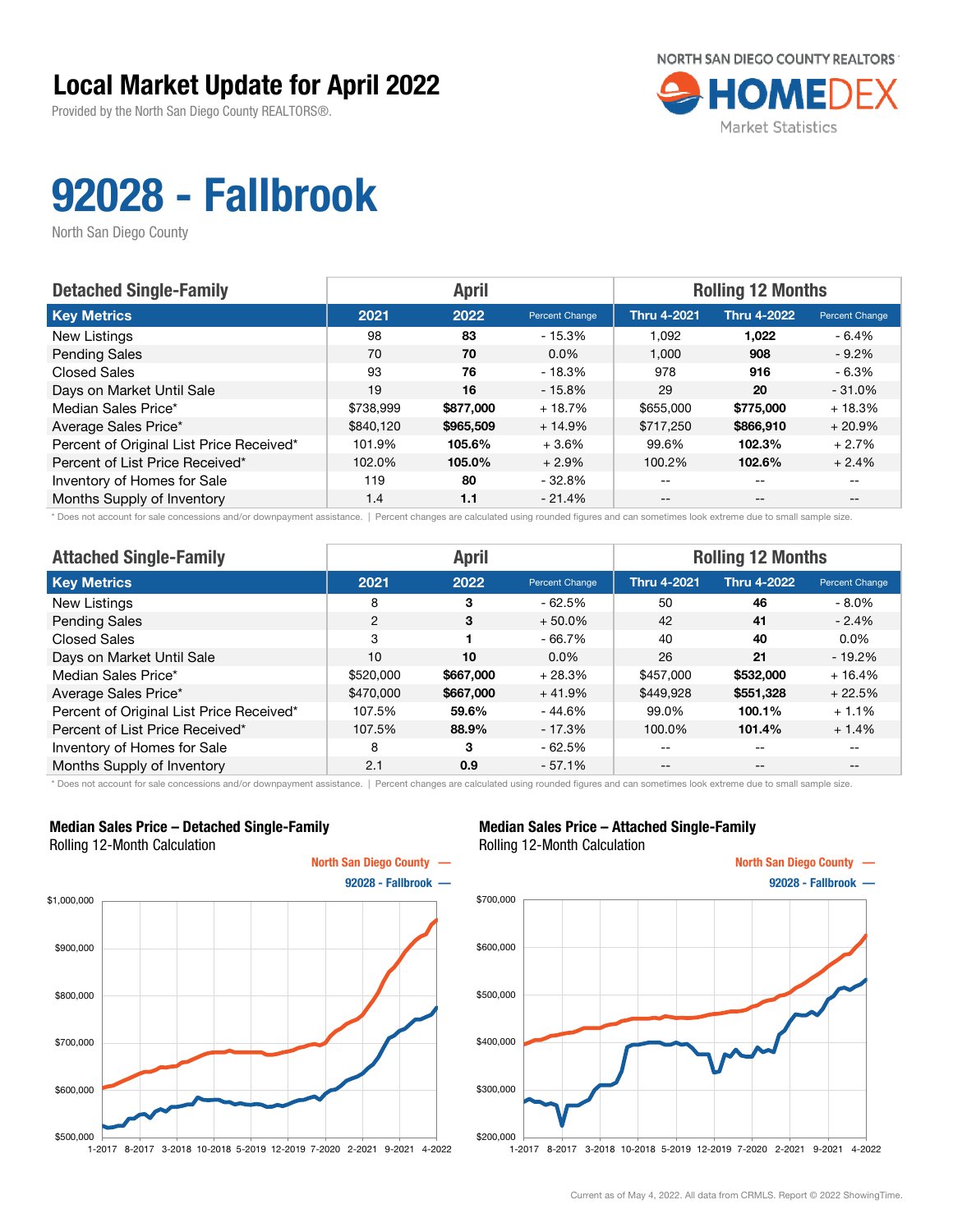Provided by the North San Diego County REALTORS®.



# 92029 - Escondido

North San Diego County

| <b>Detached Single-Family</b>            |           | <b>April</b> |                | <b>Rolling 12 Months</b> |                    |                       |  |
|------------------------------------------|-----------|--------------|----------------|--------------------------|--------------------|-----------------------|--|
| <b>Key Metrics</b>                       | 2021      | 2022         | Percent Change | <b>Thru 4-2021</b>       | <b>Thru 4-2022</b> | <b>Percent Change</b> |  |
| New Listings                             | 46        | 40           | $-13.0\%$      | 378                      | 342                | $-9.5%$               |  |
| <b>Pending Sales</b>                     | 31        | 34           | $+9.7%$        | 347                      | 311                | $-10.4%$              |  |
| <b>Closed Sales</b>                      | 35        | 33           | $-5.7%$        | 338                      | 307                | $-9.2\%$              |  |
| Days on Market Until Sale                | 14        | 11           | $-21.4\%$      | 23                       | 13                 | $-43.5%$              |  |
| Median Sales Price*                      | \$865,000 | \$1,200,000  | $+38.7%$       | \$795,000                | \$1,060,000        | $+33.3%$              |  |
| Average Sales Price*                     | \$906,929 | \$1,252,745  | $+38.1%$       | \$831,499                | \$1,125,085        | $+35.3%$              |  |
| Percent of Original List Price Received* | 102.4%    | 105.8%       | $+3.3%$        | 99.8%                    | 103.8%             | $+4.0%$               |  |
| Percent of List Price Received*          | 102.9%    | 105.1%       | $+2.1%$        | 100.1%                   | 103.6%             | $+3.5%$               |  |
| Inventory of Homes for Sale              | 33        | 23           | - 30.3%        | --                       | --                 |                       |  |
| Months Supply of Inventory               | 1.1       | 0.9          | $-18.2%$       | --                       | $-$                | $- -$                 |  |

\* Does not account for sale concessions and/or downpayment assistance. | Percent changes are calculated using rounded figures and can sometimes look extreme due to small sample size.

| <b>Attached Single-Family</b>            |           | <b>April</b>   |                | <b>Rolling 12 Months</b> |                    |                |  |
|------------------------------------------|-----------|----------------|----------------|--------------------------|--------------------|----------------|--|
| <b>Key Metrics</b>                       | 2021      | 2022           | Percent Change | <b>Thru 4-2021</b>       | <b>Thru 4-2022</b> | Percent Change |  |
| New Listings                             |           | 0              | $-100.0\%$     | 19                       | 13                 | $-31.6%$       |  |
| <b>Pending Sales</b>                     |           | $\overline{2}$ | $+100.0\%$     | 19                       | 13                 | $-31.6%$       |  |
| <b>Closed Sales</b>                      | 3         | $\overline{2}$ | $-33.3\%$      | 20                       | 12                 | $-40.0\%$      |  |
| Days on Market Until Sale                | 3         | 15             | $+400.0\%$     | 15                       | 11                 | $-26.7%$       |  |
| Median Sales Price*                      | \$570,000 | \$691,000      | $+21.2%$       | \$412,500                | \$597,500          | $+44.8%$       |  |
| Average Sales Price*                     | \$571,667 | \$691,000      | $+20.9%$       | \$443,390                | \$625,167          | $+41.0%$       |  |
| Percent of Original List Price Received* | 104.5%    | 99.4%          | $-4.9%$        | 100.2%                   | 101.7%             | $+1.5%$        |  |
| Percent of List Price Received*          | 104.5%    | 101.0%         | $-3.3\%$       | 100.8%                   | 101.3%             | $+0.5%$        |  |
| Inventory of Homes for Sale              | 0         | 0              | $- -$          | --                       | $- -$              | $- -$          |  |
| Months Supply of Inventory               | 0.0       | 0.0            | $- -$          | --                       | $\qquad \qquad -$  | $- -$          |  |

\* Does not account for sale concessions and/or downpayment assistance. | Percent changes are calculated using rounded figures and can sometimes look extreme due to small sample size.

#### Median Sales Price – Detached Single-Family Rolling 12-Month Calculation



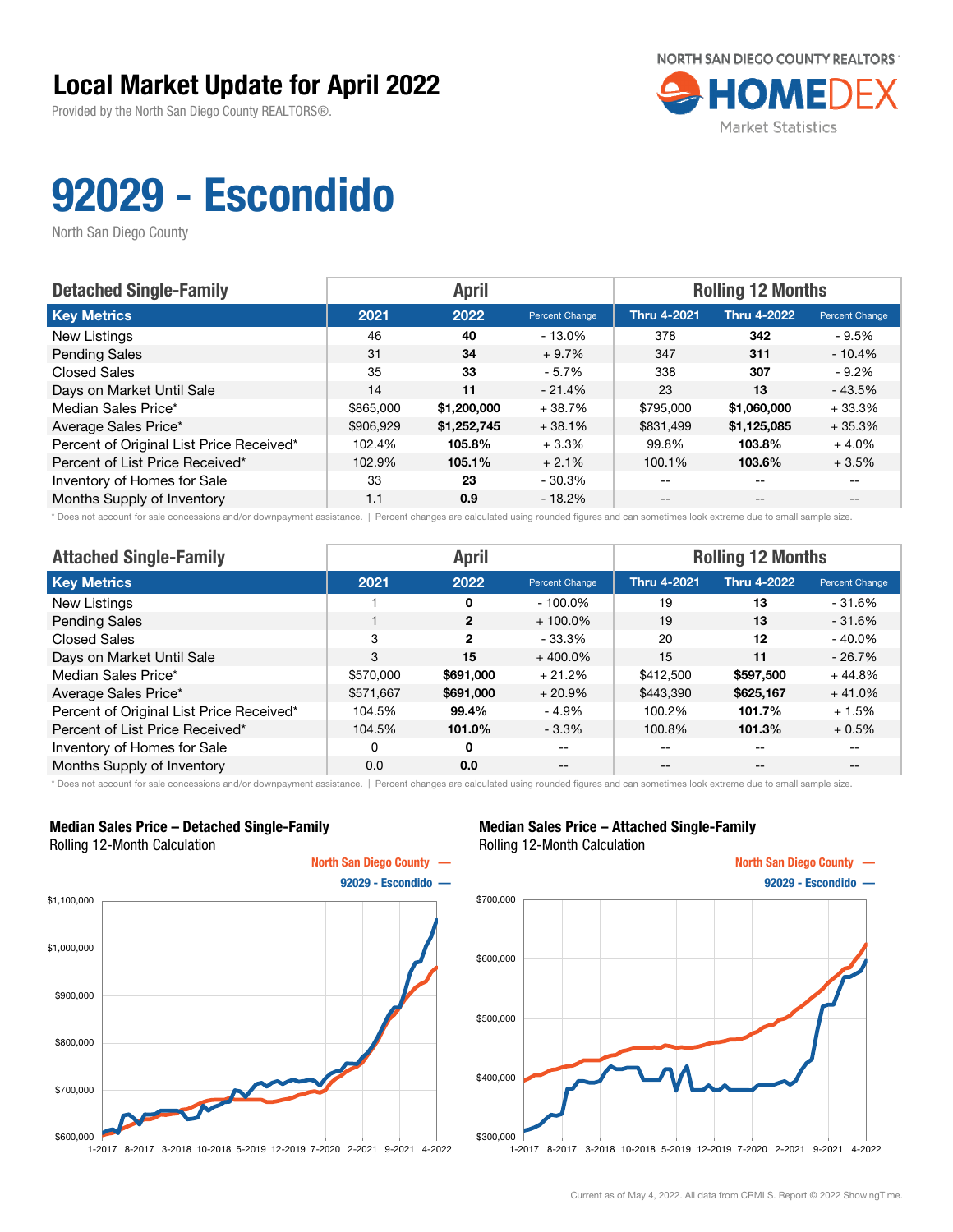Provided by the North San Diego County REALTORS®.



## 92069 - San Marcos

North San Diego County

| <b>Detached Single-Family</b>            |           | <b>April</b> |                | <b>Rolling 12 Months</b> |                    |                       |  |
|------------------------------------------|-----------|--------------|----------------|--------------------------|--------------------|-----------------------|--|
| <b>Key Metrics</b>                       | 2021      | 2022         | Percent Change | <b>Thru 4-2021</b>       | <b>Thru 4-2022</b> | <b>Percent Change</b> |  |
| New Listings                             | 49        | 38           | - 22.4%        | 435                      | 445                | $+2.3%$               |  |
| <b>Pending Sales</b>                     | 42        | 34           | $-19.0\%$      | 392                      | 396                | $+1.0%$               |  |
| <b>Closed Sales</b>                      | 38        | 28           | - 26.3%        | 371                      | 402                | $+8.4%$               |  |
| Days on Market Until Sale                | 7         | 19           | $+171.4%$      | 19                       | 14                 | $-26.3%$              |  |
| Median Sales Price*                      | \$795,000 | \$962,500    | $+21.1%$       | \$687,500                | \$820,000          | $+19.3%$              |  |
| Average Sales Price*                     | \$824,246 | \$1,037,929  | $+25.9%$       | \$690,957                | \$867,357          | $+25.5%$              |  |
| Percent of Original List Price Received* | 106.3%    | 105.7%       | $-0.6\%$       | 100.9%                   | 103.8%             | $+2.9%$               |  |
| Percent of List Price Received*          | 105.6%    | 105.6%       | $0.0\%$        | 101.2%                   | 103.9%             | $+2.7%$               |  |
| Inventory of Homes for Sale              | 46        | 28           | $-39.1%$       | --                       | $-$                |                       |  |
| Months Supply of Inventory               | 1.4       | 0.8          | $-42.9%$       | --                       | $-$                | $- -$                 |  |

\* Does not account for sale concessions and/or downpayment assistance. | Percent changes are calculated using rounded figures and can sometimes look extreme due to small sample size.

| <b>Attached Single-Family</b>            |                | <b>April</b> |                | <b>Rolling 12 Months</b> |                    |                |  |
|------------------------------------------|----------------|--------------|----------------|--------------------------|--------------------|----------------|--|
| <b>Key Metrics</b>                       | 2021           | 2022         | Percent Change | <b>Thru 4-2021</b>       | <b>Thru 4-2022</b> | Percent Change |  |
| New Listings                             | 11             | 11           | $0.0\%$        | 96                       | 119                | $+24.0%$       |  |
| <b>Pending Sales</b>                     | 10             | 11           | $+10.0\%$      | 90                       | 106                | $+17.8%$       |  |
| <b>Closed Sales</b>                      | 8              | 5            | $-37.5%$       | 85                       | 101                | $+18.8%$       |  |
| Days on Market Until Sale                | $\overline{4}$ | 5            | $+25.0%$       | 19                       | 10                 | - 47.4%        |  |
| Median Sales Price*                      | \$517,500      | \$720,000    | $+39.1%$       | \$460,000                | \$540,000          | $+17.4%$       |  |
| Average Sales Price*                     | \$528,250      | \$636,800    | $+20.5%$       | \$440,992                | \$544,156          | $+23.4%$       |  |
| Percent of Original List Price Received* | 104.3%         | 112.5%       | $+7.9%$        | 101.1%                   | 104.3%             | $+3.2%$        |  |
| Percent of List Price Received*          | 104.7%         | 106.6%       | $+1.8%$        | 101.2%                   | 103.6%             | $+2.4%$        |  |
| Inventory of Homes for Sale              | 5              | 3            | $-40.0\%$      | --                       | $- -$              | $- -$          |  |
| Months Supply of Inventory               | 0.7            | 0.3          | $-57.1%$       | --                       | $- -$              | --             |  |

\* Does not account for sale concessions and/or downpayment assistance. | Percent changes are calculated using rounded figures and can sometimes look extreme due to small sample size.

#### Median Sales Price – Detached Single-Family Rolling 12-Month Calculation



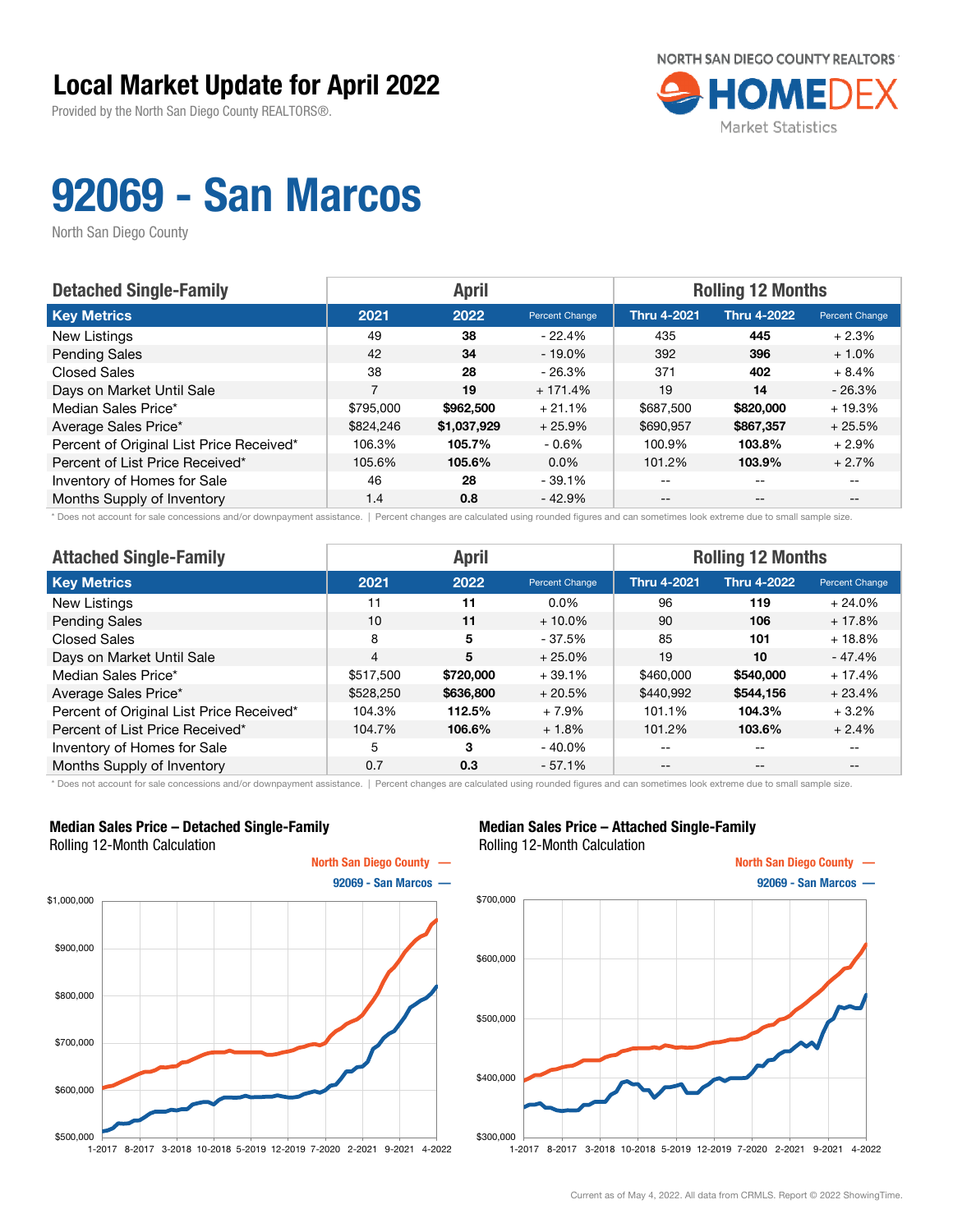Provided by the North San Diego County REALTORS®.



# 92078 - San Marcos

North San Diego County

| <b>Detached Single-Family</b>            | <b>April</b> |             |                | <b>Rolling 12 Months</b> |                    |                |  |
|------------------------------------------|--------------|-------------|----------------|--------------------------|--------------------|----------------|--|
| <b>Key Metrics</b>                       | 2021         | 2022        | Percent Change | <b>Thru 4-2021</b>       | <b>Thru 4-2022</b> | Percent Change |  |
| New Listings                             | 59           | 43          | $-27.1\%$      | 746                      | 578                | $-22.5%$       |  |
| <b>Pending Sales</b>                     | 55           | 41          | $-25.5%$       | 696                      | 547                | $-21.4%$       |  |
| <b>Closed Sales</b>                      | 61           | 42          | $-31.1%$       | 686                      | 556                | $-19.0\%$      |  |
| Days on Market Until Sale                | 9            | 14          | $+55.6%$       | 21                       | 12                 | $-42.9%$       |  |
| Median Sales Price*                      | \$940,000    | \$1,154,000 | $+22.8%$       | \$780,000                | \$1,040,000        | $+33.3%$       |  |
| Average Sales Price*                     | \$1,019,926  | \$1,172,869 | $+15.0%$       | \$815,159                | \$1,064,059        | $+30.5%$       |  |
| Percent of Original List Price Received* | 105.4%       | 107.6%      | $+2.1%$        | 100.6%                   | 105.4%             | $+4.8%$        |  |
| Percent of List Price Received*          | 105.0%       | 106.8%      | $+1.7%$        | 101.0%                   | 105.0%             | $+4.0%$        |  |
| Inventory of Homes for Sale              | 42           | 22          | - 47.6%        | $- -$                    | $-$                |                |  |
| Months Supply of Inventory               | 0.7          | 0.5         | $-28.6%$       | $- -$                    | $- -$              |                |  |

\* Does not account for sale concessions and/or downpayment assistance. | Percent changes are calculated using rounded figures and can sometimes look extreme due to small sample size.

| <b>Attached Single-Family</b>            |           | <b>April</b> |                       | <b>Rolling 12 Months</b> |                    |                |  |
|------------------------------------------|-----------|--------------|-----------------------|--------------------------|--------------------|----------------|--|
| <b>Key Metrics</b>                       | 2021      | 2022         | <b>Percent Change</b> | <b>Thru 4-2021</b>       | <b>Thru 4-2022</b> | Percent Change |  |
| New Listings                             | 27        | 20           | $-25.9%$              | 265                      | 288                | $+8.7%$        |  |
| <b>Pending Sales</b>                     | 25        | 20           | $-20.0\%$             | 246                      | 271                | $+10.2%$       |  |
| <b>Closed Sales</b>                      | 25        | 30           | $+20.0\%$             | 235                      | 280                | $+19.1%$       |  |
| Days on Market Until Sale                | 11        | 5            | $-54.5%$              | 16                       | 14                 | $-12.5%$       |  |
| Median Sales Price*                      | \$595,000 | \$765,000    | $+28.6%$              | \$498,000                | \$637,000          | $+27.9%$       |  |
| Average Sales Price*                     | \$576,693 | \$706,700    | $+22.5%$              | \$503,765                | \$624,574          | $+24.0%$       |  |
| Percent of Original List Price Received* | 107.2%    | 108.3%       | $+1.0%$               | 100.6%                   | 103.6%             | $+3.0%$        |  |
| Percent of List Price Received*          | 106.2%    | 107.4%       | $+1.1%$               | 100.9%                   | 103.4%             | $+2.5%$        |  |
| Inventory of Homes for Sale              | 16        | 10           | $-37.5%$              | --                       | $- -$              | $- -$          |  |
| Months Supply of Inventory               | 0.8       | 0.4          | $-50.0\%$             | --                       | $- -$              | $- -$          |  |

\* Does not account for sale concessions and/or downpayment assistance. | Percent changes are calculated using rounded figures and can sometimes look extreme due to small sample size.

#### Median Sales Price – Detached Single-Family Rolling 12-Month Calculation



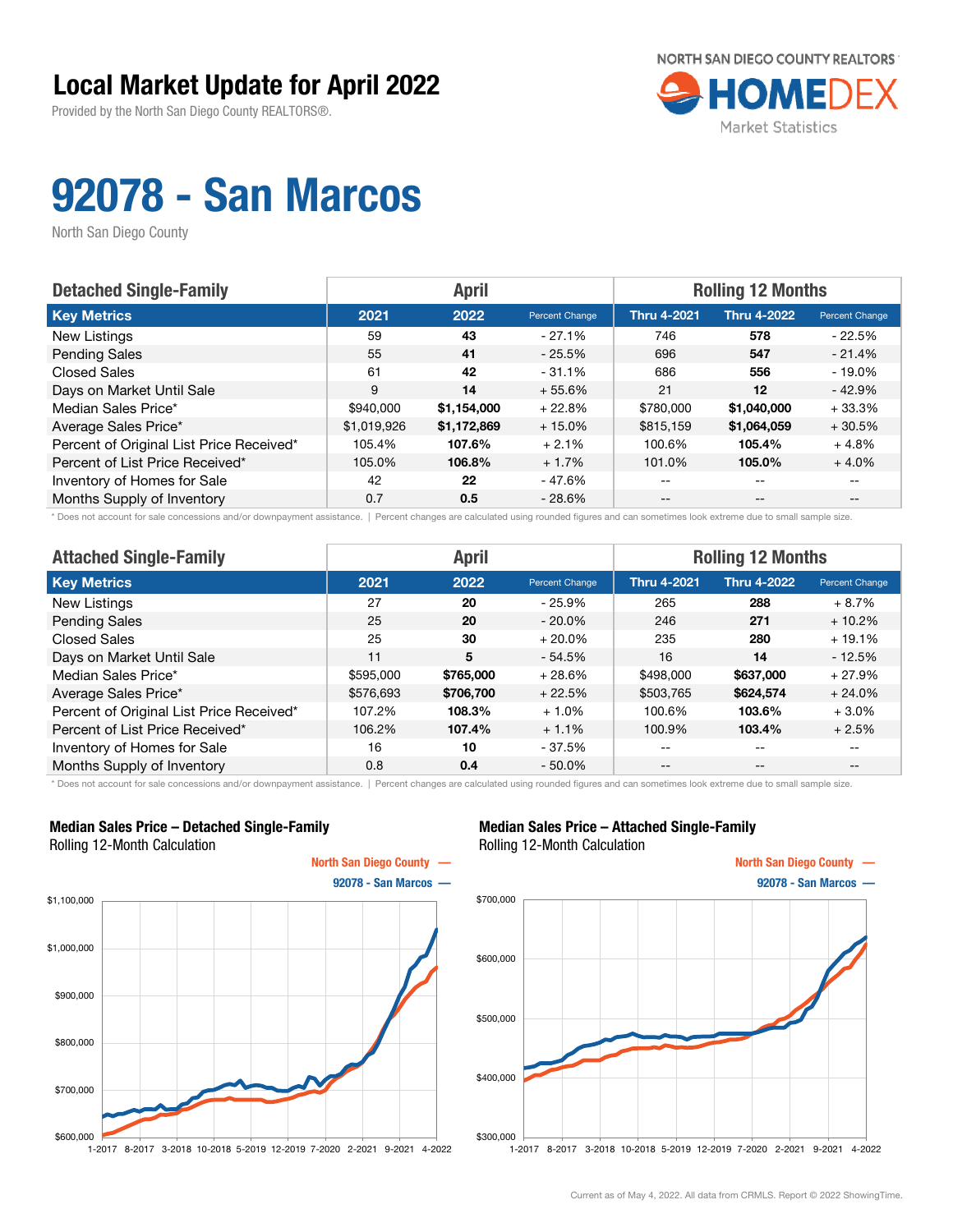Provided by the North San Diego County REALTORS®.



## 92081 - Vista

North San Diego County

| <b>Detached Single-Family</b>            |           | <b>April</b> |                | <b>Rolling 12 Months</b> |                    |                       |  |
|------------------------------------------|-----------|--------------|----------------|--------------------------|--------------------|-----------------------|--|
| <b>Key Metrics</b>                       | 2021      | 2022         | Percent Change | <b>Thru 4-2021</b>       | <b>Thru 4-2022</b> | <b>Percent Change</b> |  |
| New Listings                             | 23        | 33           | $+43.5%$       | 362                      | 325                | $-10.2%$              |  |
| <b>Pending Sales</b>                     | 20        | 32           | $+60.0\%$      | 350                      | 308                | $-12.0\%$             |  |
| <b>Closed Sales</b>                      | 27        | 31           | $+14.8%$       | 340                      | 304                | $-10.6%$              |  |
| Days on Market Until Sale                | 9         | 6            | $-33.3\%$      | 17                       | 10                 | $-41.2%$              |  |
| Median Sales Price*                      | \$767.500 | \$985,000    | $+28.3%$       | \$660,500                | \$832,500          | $+26.0%$              |  |
| Average Sales Price*                     | \$774.701 | \$1,032,016  | $+33.2%$       | \$686,635                | \$863,004          | $+25.7%$              |  |
| Percent of Original List Price Received* | 106.9%    | 111.4%       | $+4.2%$        | 101.4%                   | 106.1%             | $+4.6%$               |  |
| Percent of List Price Received*          | 106.2%    | 111.8%       | $+5.3%$        | 101.4%                   | 105.5%             | $+4.0%$               |  |
| Inventory of Homes for Sale              | 15        | 12           | $-20.0\%$      | $- -$                    | $-$                | $- -$                 |  |
| Months Supply of Inventory               | 0.5       | 0.5          | $0.0\%$        | $- -$                    | $- -$              |                       |  |

\* Does not account for sale concessions and/or downpayment assistance. | Percent changes are calculated using rounded figures and can sometimes look extreme due to small sample size.

| <b>Attached Single-Family</b>            | <b>April</b> |           |                       | <b>Rolling 12 Months</b> |                    |                |  |
|------------------------------------------|--------------|-----------|-----------------------|--------------------------|--------------------|----------------|--|
| <b>Key Metrics</b>                       | 2021         | 2022      | <b>Percent Change</b> | <b>Thru 4-2021</b>       | <b>Thru 4-2022</b> | Percent Change |  |
| New Listings                             | 10           | 8         | $-20.0\%$             | 109                      | 86                 | $-21.1%$       |  |
| <b>Pending Sales</b>                     | 9            | 5         | $-44.4%$              | 112                      | 84                 | $-25.0\%$      |  |
| <b>Closed Sales</b>                      | 8            | 8         | $0.0\%$               | 108                      | 92                 | - 14.8%        |  |
| Days on Market Until Sale                | 6            | 11        | $+83.3%$              | 29                       | 8                  | $-72.4%$       |  |
| Median Sales Price*                      | \$570,000    | \$772,500 | $+35.5%$              | \$535.858                | \$614,908          | $+14.8%$       |  |
| Average Sales Price*                     | \$542,313    | \$664,188 | $+22.5%$              | \$510,848                | \$614.754          | $+20.3%$       |  |
| Percent of Original List Price Received* | 105.7%       | 104.6%    | $-1.0\%$              | 100.9%                   | 104.4%             | $+3.5%$        |  |
| Percent of List Price Received*          | 105.5%       | 103.3%    | $-2.1%$               | 100.9%                   | 103.6%             | $+2.7%$        |  |
| Inventory of Homes for Sale              | 9            | 5         | $-44.4%$              | $- -$                    | $- -$              | $- -$          |  |
| Months Supply of Inventory               | 1.0          | 0.7       | $-30.0\%$             | $- -$                    | --                 | --             |  |

\* Does not account for sale concessions and/or downpayment assistance. | Percent changes are calculated using rounded figures and can sometimes look extreme due to small sample size.

#### Median Sales Price – Detached Single-Family Rolling 12-Month Calculation



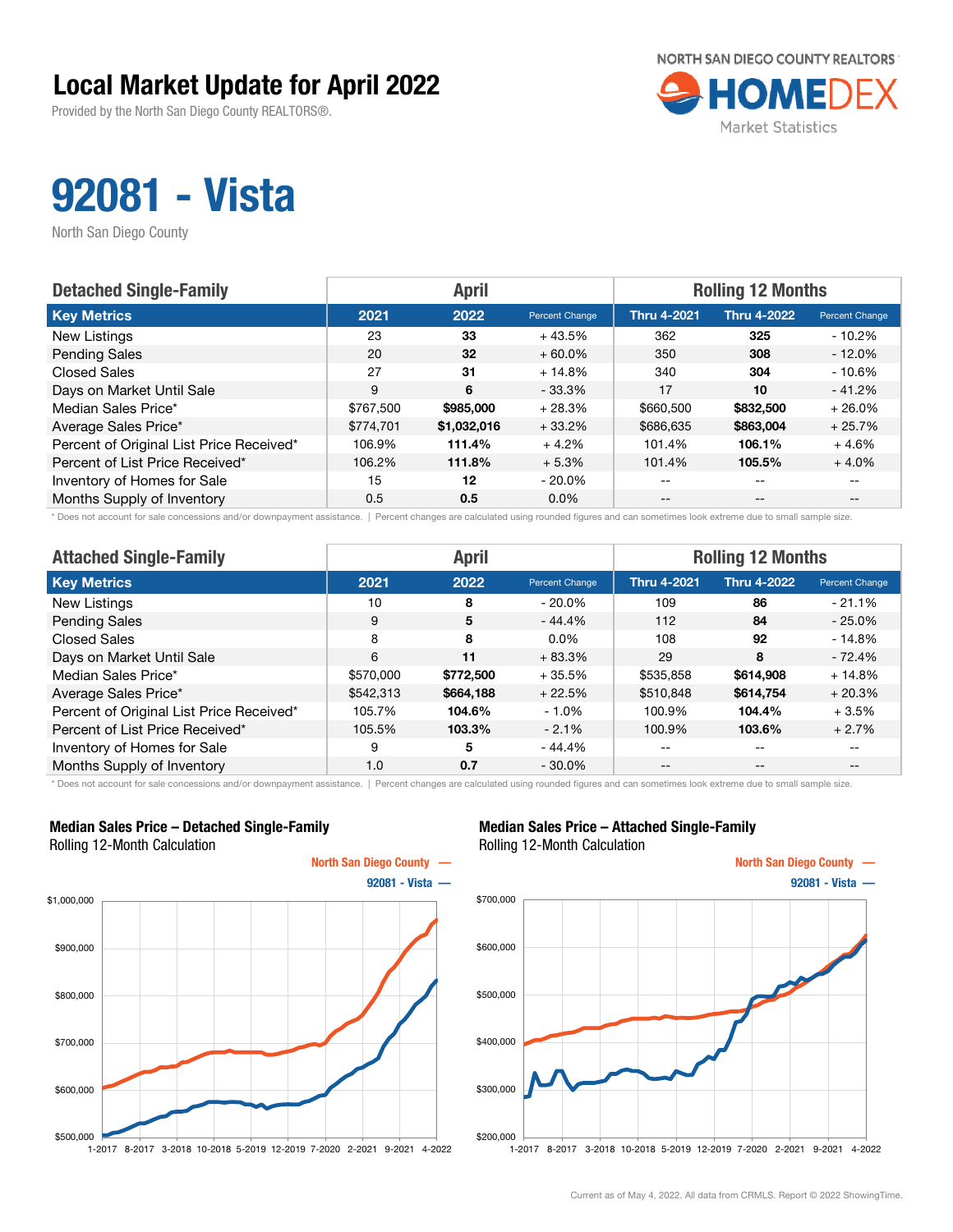Provided by the North San Diego County REALTORS®.



## 92082 - Valley Center

North San Diego County

| <b>Detached Single-Family</b>            |           | <b>April</b> |                | <b>Rolling 12 Months</b> |                    |                          |  |
|------------------------------------------|-----------|--------------|----------------|--------------------------|--------------------|--------------------------|--|
| <b>Key Metrics</b>                       | 2021      | 2022         | Percent Change | <b>Thru 4-2021</b>       | <b>Thru 4-2022</b> | Percent Change           |  |
| New Listings                             | 23        | 35           | $+52.2%$       | 353                      | 353                | $0.0\%$                  |  |
| <b>Pending Sales</b>                     | 32        | 21           | $-34.4%$       | 314                      | 304                | $-3.2\%$                 |  |
| <b>Closed Sales</b>                      | 29        | 17           | $-41.4%$       | 304                      | 306                | $+0.7%$                  |  |
| Days on Market Until Sale                | 15        | 28           | $+86.7%$       | 39                       | 26                 | $-33.3%$                 |  |
| Median Sales Price*                      | \$725,000 | \$1,125,000  | $+55.2%$       | \$717,500                | \$854,806          | $+19.1%$                 |  |
| Average Sales Price*                     | \$825.914 | \$1,137,179  | $+37.7%$       | \$723,374                | \$955,066          | $+32.0%$                 |  |
| Percent of Original List Price Received* | 100.7%    | 102.5%       | $+1.8%$        | 98.7%                    | 100.3%             | $+1.6%$                  |  |
| Percent of List Price Received*          | 100.4%    | 102.5%       | $+2.1%$        | 99.2%                    | 101.1%             | $+1.9%$                  |  |
| Inventory of Homes for Sale              | 50        | 34           | $-32.0%$       | --                       | --                 |                          |  |
| Months Supply of Inventory               | 1.9       | 1.3          | $-31.6%$       | $- -$                    | $- -$              | $\overline{\phantom{m}}$ |  |

\* Does not account for sale concessions and/or downpayment assistance. | Percent changes are calculated using rounded figures and can sometimes look extreme due to small sample size.

| <b>Attached Single-Family</b>            | <b>April</b> |          |                | <b>Rolling 12 Months</b> |                    |                |  |
|------------------------------------------|--------------|----------|----------------|--------------------------|--------------------|----------------|--|
| <b>Key Metrics</b>                       | 2021         | 2022     | Percent Change | <b>Thru 4-2021</b>       | <b>Thru 4-2022</b> | Percent Change |  |
| New Listings                             | 0            | 0        | --             | 4                        | 4                  | $0.0\%$        |  |
| <b>Pending Sales</b>                     |              | $\Omega$ | $-100.0\%$     | $\overline{4}$           | 3                  | $-25.0\%$      |  |
| <b>Closed Sales</b>                      |              | 0        | $-100.0\%$     | 3                        | 4                  | $+33.3%$       |  |
| Days on Market Until Sale                |              | $\Omega$ | $-100.0\%$     | $\overline{4}$           | 15                 | $+275.0%$      |  |
| Median Sales Price*                      | \$580,000    | \$0      | $-100.0\%$     | \$1,100,000              | \$647,500          | $-41.1%$       |  |
| Average Sales Price*                     | \$580,000    | \$0      | $-100.0\%$     | \$1,235,000              | \$646,225          | - 47.7%        |  |
| Percent of Original List Price Received* | 100.0%       | $0.0\%$  | $-100.0\%$     | 92.7%                    | 100.1%             | $+8.0\%$       |  |
| Percent of List Price Received*          | 100.0%       | $0.0\%$  | $-100.0\%$     | 92.7%                    | 98.2%              | $+5.9\%$       |  |
| Inventory of Homes for Sale              | 0            | 0        | --             | --                       | $- -$              | $- -$          |  |
| Months Supply of Inventory               | 0.0          | 0.0      | $- -$          | --                       | --                 | --             |  |

\* Does not account for sale concessions and/or downpayment assistance. | Percent changes are calculated using rounded figures and can sometimes look extreme due to small sample size.

#### Median Sales Price – Detached Single-Family Rolling 12-Month Calculation



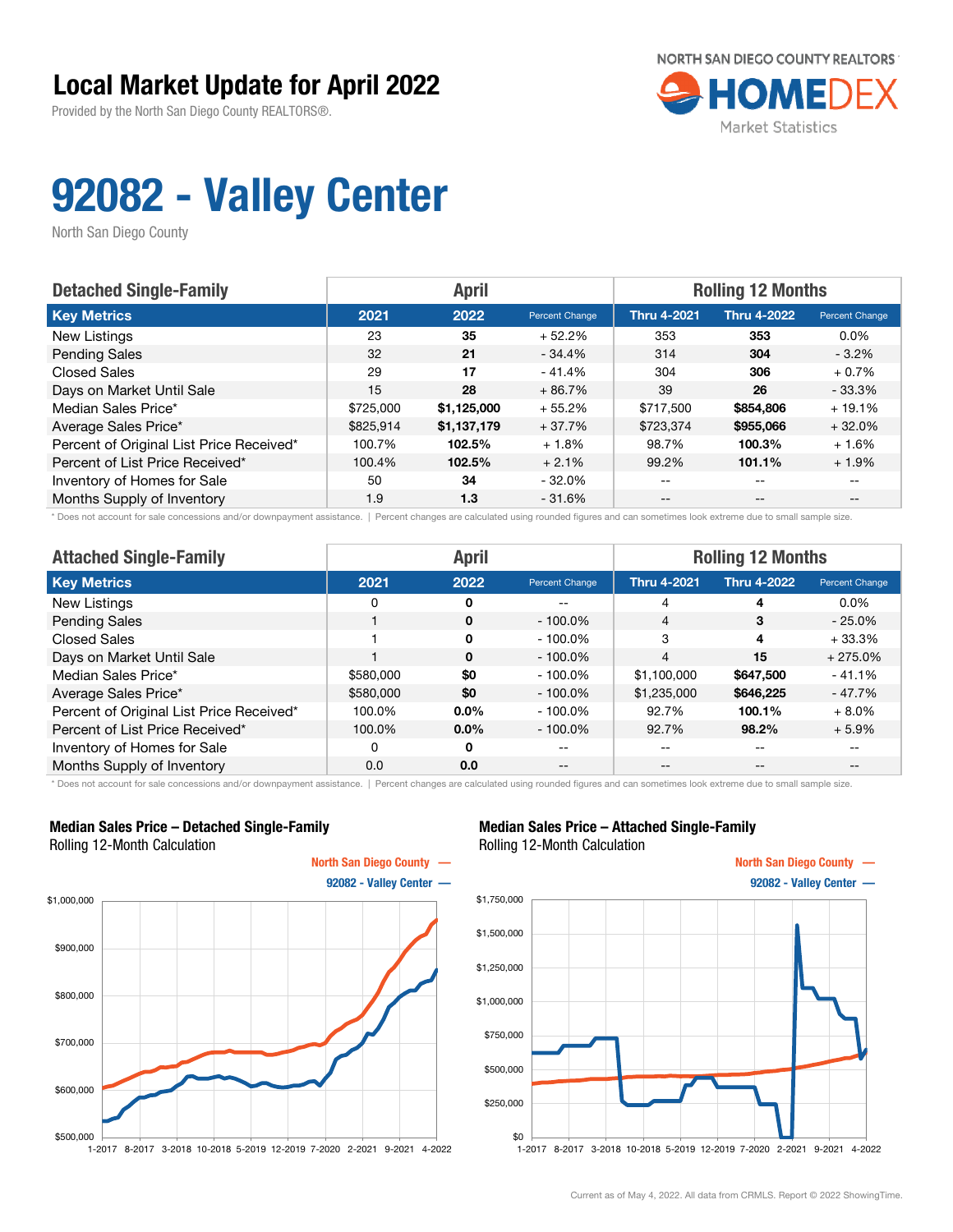Provided by the North San Diego County REALTORS®.



## 92083 - Vista

North San Diego County

| <b>Detached Single-Family</b>            |           | <b>April</b> |                | <b>Rolling 12 Months</b> |                    |                       |  |
|------------------------------------------|-----------|--------------|----------------|--------------------------|--------------------|-----------------------|--|
| <b>Key Metrics</b>                       | 2021      | 2022         | Percent Change | <b>Thru 4-2021</b>       | <b>Thru 4-2022</b> | <b>Percent Change</b> |  |
| New Listings                             | 21        | 24           | $+14.3%$       | 298                      | 273                | - 8.4%                |  |
| <b>Pending Sales</b>                     | 18        | 28           | $+55.6%$       | 282                      | 244                | $-13.5%$              |  |
| <b>Closed Sales</b>                      | 20        | 24           | $+20.0%$       | 275                      | 234                | $-14.9%$              |  |
| Days on Market Until Sale                | 16        | 9            | $-43.8%$       | 23                       | 13                 | $-43.5%$              |  |
| Median Sales Price*                      | \$653,150 | \$822,500    | $+25.9%$       | \$585,000                | \$715,000          | $+22.2%$              |  |
| Average Sales Price*                     | \$622,457 | \$863,354    | $+38.7%$       | \$567,508                | \$720,093          | $+26.9%$              |  |
| Percent of Original List Price Received* | 102.7%    | 112.4%       | $+9.4%$        | 100.5%                   | 104.4%             | $+3.9%$               |  |
| Percent of List Price Received*          | 102.3%    | 110.0%       | $+7.5%$        | 100.6%                   | 103.6%             | $+3.0%$               |  |
| Inventory of Homes for Sale              | 26        | 17           | - 34.6%        | --                       | $- -$              | $- -$                 |  |
| Months Supply of Inventory               | 1.1       | 0.8          | $-27.3%$       | $- -$                    | $- -$              |                       |  |

\* Does not account for sale concessions and/or downpayment assistance. | Percent changes are calculated using rounded figures and can sometimes look extreme due to small sample size.

| <b>Attached Single-Family</b>            |           | <b>April</b> |                | <b>Rolling 12 Months</b> |                    |                          |  |
|------------------------------------------|-----------|--------------|----------------|--------------------------|--------------------|--------------------------|--|
| <b>Key Metrics</b>                       | 2021      | 2022         | Percent Change | <b>Thru 4-2021</b>       | <b>Thru 4-2022</b> | Percent Change           |  |
| New Listings                             | 13        | 12           | $-7.7\%$       | 94                       | 97                 | $+3.2%$                  |  |
| <b>Pending Sales</b>                     | 8         | 8            | $0.0\%$        | 88                       | 90                 | $+2.3%$                  |  |
| <b>Closed Sales</b>                      | 12        | 5            | $-58.3%$       | 83                       | 91                 | $+9.6%$                  |  |
| Days on Market Until Sale                | 7         | 5            | $-28.6%$       | 23                       | 9                  | $-60.9%$                 |  |
| Median Sales Price*                      | \$430,000 | \$515,000    | $+19.8%$       | \$410,000                | \$470,000          | $+14.6%$                 |  |
| Average Sales Price*                     | \$422,167 | \$553,000    | $+31.0%$       | \$410,321                | \$489,088          | $+19.2%$                 |  |
| Percent of Original List Price Received* | 104.6%    | 105.9%       | $+1.2%$        | 100.7%                   | 104.5%             | $+3.8\%$                 |  |
| Percent of List Price Received*          | 103.9%    | 105.9%       | $+1.9%$        | 100.9%                   | 103.9%             | $+3.0%$                  |  |
| Inventory of Homes for Sale              | 12        | 6            | $-50.0\%$      | --                       | $- -$              | $\overline{\phantom{m}}$ |  |
| Months Supply of Inventory               | 1.6       | 0.8          | $-50.0\%$      | $- -$                    | $\qquad \qquad -$  | $- -$                    |  |

\* Does not account for sale concessions and/or downpayment assistance. | Percent changes are calculated using rounded figures and can sometimes look extreme due to small sample size.

#### Median Sales Price – Detached Single-Family Rolling 12-Month Calculation